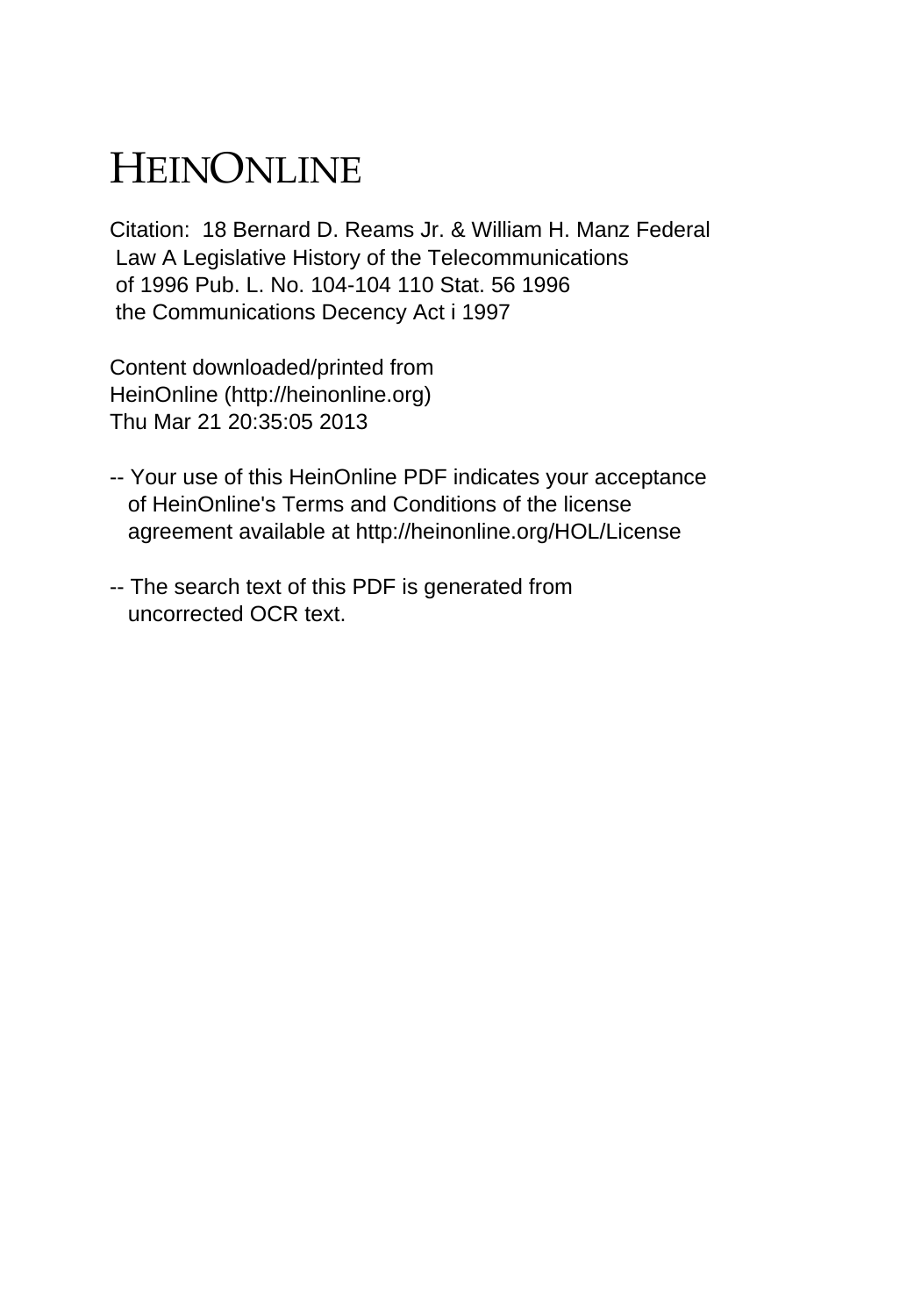## FEDERAL **TELECOMMUNICATIONS** LAW: A LEGISLATIVE HISTORY OF THE TELECOMMUNICATIONS **ACT** OF **1996 PUB.** L. **No.** 104-104, **110 STAT. 56 (1996)** INCLUDING THE COMMUNICATIONS **DECENCY ACT**

Volume **18** Document Numbers **187 - 188(A&B)**

BY

BERNARD D. REAMS, JR. ASSOCIATE DEAN AND PROFESSOR OF LAW ST. JOHN'S UNIVERSITY IN NEW YORK

**AND**

WILLIAM H. **MANZ** EXECUTIVE LAW LIBRARIAN ST. JOHN'S UNIVERSITY IN NEW YORK

> William S. Hein & Co., Inc. Buffalo, N.Y. **1997**